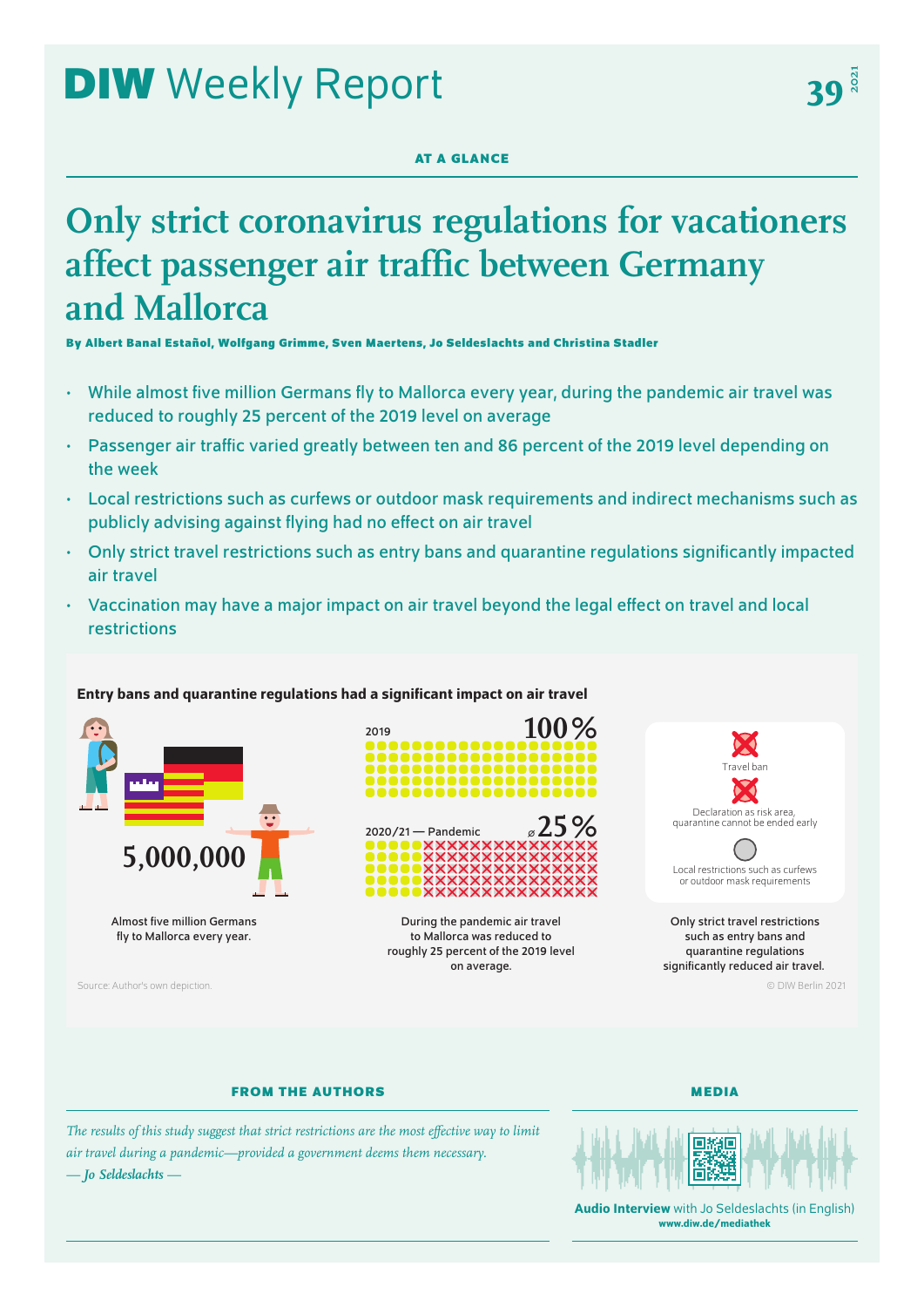## **Only strict coronavirus regulations for vacationers affect passenger air traffic between Germany and Mallorca**

**By Albert Banal Estañol, Wolfgang Grimme, Sven Maertens, Jo Seldeslachts and Christina Stadler**

## **ABSTRACT**

Mallorca is the most popular foreign travel destination for German tourists, with almost five million flying to the Balearic island every year. However, the coronavirus pandemic brought passenger air traffic to a virtual standstill in March 2020. Flights to Mallorca resumed in June 2020, but the seat offerings were only between ten and 86 percent of the 2019 level depending on the week. This Weekly Report shows which coronavirus restrictions especially impacted air travel between Germany and Mallorca. For example, local restrictions such as curfews or outdoor mask requirements had little effect. Publicizing infection rates or publicly advising against flying also did little to influence travel behavior. Only strict travel restrictions such as entry bans and quarantine regulations had a significant impact on air travel. Thus, policymakers can only effectively manage travel by using such measures. At the same time, initial vaccination data shows that they significantly mitigate the effects of the strict travel restrictions.

With almost five million Germans flying to Mallorca every year, no other country has more vacationers traveling to the Balearic Islands.<sup>1</sup> However, the COVID-19 pandemic brought air travel to a brutal halt, as the German government, together with its European counterparts, put travel restrictions in place to contain the pandemic. But the pandemic might have also reduced people's appetite for airline travel because of the (perceived) risk of infection. Air transport may not represent a large share of the gross domestic product,<sup>2</sup> but it is a key driver of numerous other economic activities in many other sectors such as tourism. Travel and tourism are among the most affected sectors of the pandemic.

This Weekly Report documents the impact of the COVID-19 pandemic and of the different government measures on passenger airline traffic. It focuses on seat offerings between German airports and Mallorca, as Spain is the number one destination for Germans traveling abroad and the Balearic Island of Mallorca its most popular destination.<sup>3</sup> Mallorca is also suitable for this study because the majority of German vacationers travel by air.<sup>4</sup> In particular, this report analyzes the total weekly seat offerings by all airline companies on all flights from German airports to Mallorca between January 2019 and July 2021.

Since the beginning of the pandemic, governmental measures and lower demand have pushed airlines to offer significantly fewer seats between Germany and Mallorca. However, the supply of seats compared to 2019 varied greatly depending on the week. Especially during the main holiday periods, relaxations in travel restrictions led to abrupt increases

**<sup>1</sup>** Agència de Turisme de les Illes Balears, *El turisme a les Illes Balears. Anuari 2019* (2020) [\(in](http://www.caib.es/sites/estadistiquesdelturisme/ca/anuaris_de_turisme-22816/archivopub.do?ctrl=MCRST865ZI325768&id=325768)  [Spanish; available online](http://www.caib.es/sites/estadistiquesdelturisme/ca/anuaris_de_turisme-22816/archivopub.do?ctrl=MCRST865ZI325768&id=325768), accessed on September 1, 2021. This applies to all other online sources in this report unless indicated otherwise).

**<sup>2</sup>** Still, in Germany, around 1.1 percent of GDP and 421,000 jobs are directly linked with air transport (see Janina Scheelhaase et al., "Wirtschaftspolitische Implikationen der COVID-19 Pandemie [im Luftverkehr,"](https://elib.dlr.de/141049/%22) *Wirtschaftsdienst* (2021): 4, 106–113.)

**<sup>3</sup>** In 2018, for instance, the Balearic Islands recorded more German leisure travellers than Greece and Turkey together (see Deutsche Welle, [The Germans' favorite travel destinations](https://www.dw.com/en/the-germans-favorite-travel-destinations/g-47454360) and Die Reisewirtschaft, [Destinationen](https://www.drv.de/themen/reisen-in-zahlen/destinationen.html) (in German)).

**<sup>4</sup>** Balearic Islands Tourism Board (ATB), *Balearic Islands regional context survey*. (European Projects Department: 2017) ([available online](https://www.interregeurope.eu/fileadmin/user_upload/tx_tevprojects/library/file_1508251726.pdf)). Only 4 percent of all tourists use maritime transport to come to Mallorca.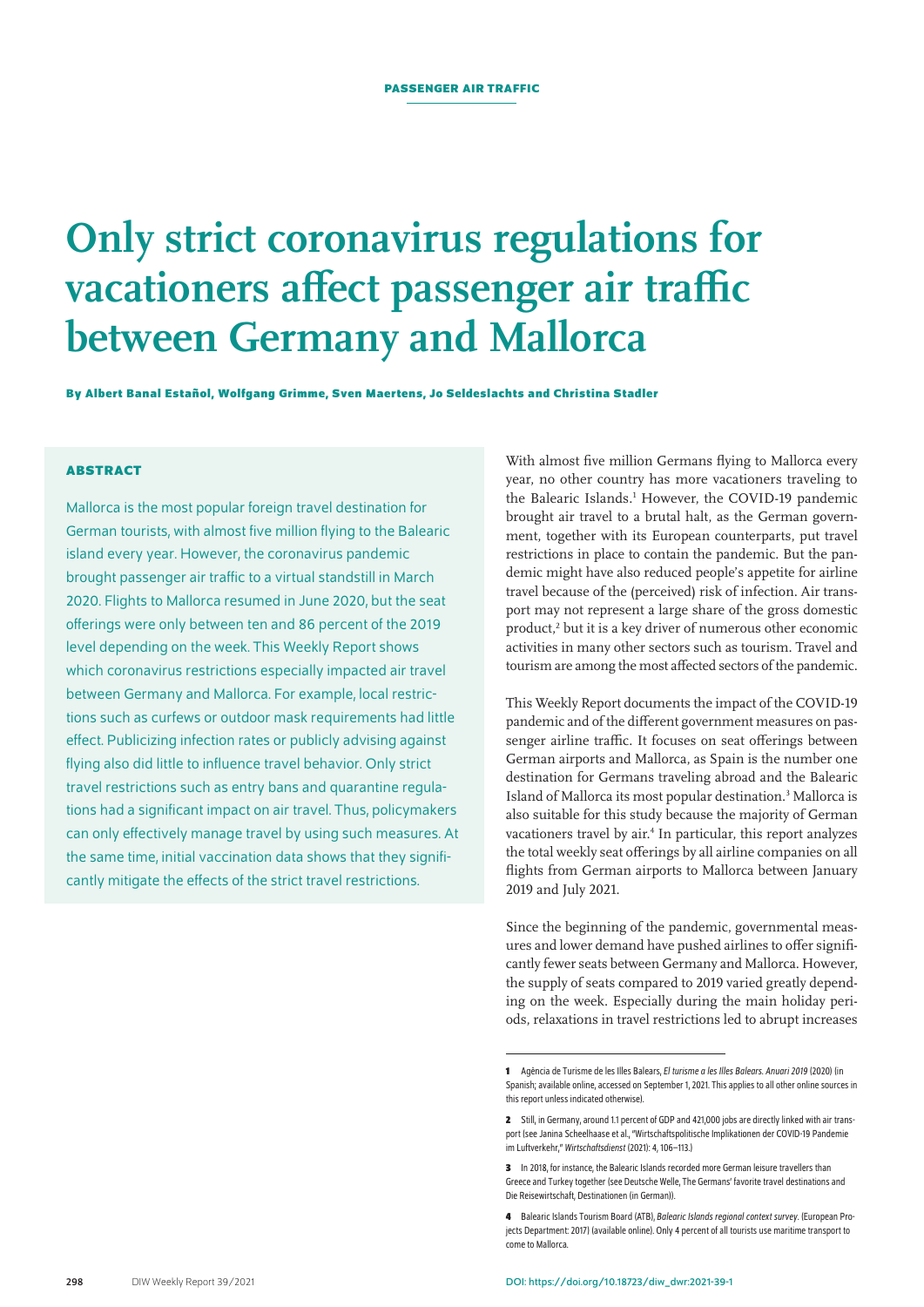### Figure 1

#### 0 30 60  $\overline{a}$ 120 0 50,000 100,000 150,000  $200.000 \cdot$ 2019 2020 2021 Number of seats per week (left axis) Number of seats as percent of 2019 (right axis) Easter Pentecost Christmas Christmas Easter Pentecost Easter Pentecost **School** summer holidays **School** summe holidays **School** summer holidays First <mark>case</mark> in Germany decla pandemic J F M A M J J A S O N D J F M A M J J A S O N D J F M A M J J Sources: Authors' own calculations. © DIW Berlin 2021

## Number of available seats for flights from Germany to Mallorca

Number of seats per week (left axis) and number of seats as percent of the same week in 2019 (right axis)

The seat availability for flights to Mallorca fluctuated to varying degrees during the pandemic.

in air traffic to Mallorca. For example, in mid-March 2021, German authorities stopped declaring the Balearic Islands a risk area for COVID-19, effectively eliminating all German travel restrictions to Mallorca. Travel agencies, consequently, saw an abrupt increase in their Easter bookings despite high infection rates in Germany at the time.<sup>5</sup> Some politicians worried that the incidence might rise even further afterward. Vice Chancellor [Olaf Scholz](https://www.faz.net/aktuell/politik/thema/olaf-scholz), for instance, advised against flying to holiday destinations, particularly Mallorca.<sup>6</sup>

The Mallorca case is a good illustration of how the pandemic has influenced tourists' travel behavior. Travel regulations appear to have had a significant impact on flight trips but local destination restrictions as well as infection rates seem to have had little effect.

## Seat offerings for flights to Mallorca fluctuated greatly during the pandemic

Various data sources provide detailed information on individual flights, such as Flightradar24, OpenSky Network, FlightAware, and EUROCONTROL.<sup>7</sup> This flight data has been combined with aircraft data on seat capacities provided by Cirium's Fleet Analyzer in order to obtain the number of

**7** [See their respective websites \(available online\): Flightradar24,](http://www.flightradar24.com) [OpenSky Network](https://opensky-network.org/), [FlightAware](https://flightaware.com/adsb/), and [EUROCONTROL](https://www.eurocontrol.int/dashboard/rnd-data-archive).

seats offered per flight.<sup>8</sup> In the time frame between January 2019 to July 2021, flights from more than 13 different airline groups<sup>9</sup> between 23 German airports<sup>10</sup> and Mallorca were identified. The final dataset includes the weekly total number of seats from German airports to Mallorca for the mentioned study period.

The total number of seats available each week is seasonal in a typical year such as 2019, varying from fewer than 40,000 seats in some weeks between November to February to more than 160,000 seats per week during the summer months (Figure 1). Therefore, to assess the impact of the pandemic on seat availability, the number of seats available in each week of 2020 and 2021 is compared as a percentage of the same week of 2019.11

After the World Health Organization (WHO) classified the COVID-19 outbreak as a pandemic and the German government issued a global travel warning as a result, seat availability dropped to almost zero by the end of March 2020

**<sup>5</sup>** Timo Kotowski and Sarah Obertreis, "Mallora-Reisen sorgen für Streit," *Frankfurter Allgemeine Zeitung*, March 16, 2021 (in German; [available online\)](https://www.faz.net/aktuell/wirtschaft/osterurlaub-und-corona-mallorca-reisen-sorgen-fuer-streit-17247988.html).

**<sup>6</sup>** Bundesministerium der Finanzen, *Interview mit Finanzminister Olaf Scholz für die Bild am Sonntag* (2021) (in German; [available online\)](https://www.bundesfinanzministerium.de/Content/DE/Interviews/2021/2021-03-21-Bild-am-Sonntag.html).

**<sup>8</sup>** We only consider flights with aircraft types exceeding 21 seats to exclude most general and business aviation activities with smaller aircraft ("private jets").

**<sup>9</sup>** The airline groups operating flights with more than 21 seats (and a weekly market share of at least one percent) are Norwegian, EasyJet, TUIfly, Ryanair, LufthansaGroup, IAG, ThomasCook, Germania, Condor, CoredonAirlines, Sundair, AirEuropa, and Wizzair.

**<sup>10</sup>** Berlin, Bremen, Cologne, Dortmund, Dresden, Dusseldorf, Erfurt, Frankfurt, Friedrichshafen, Hahn, Hamburg, Hanover, Karlsruhe/Baden-Baden, Kassel-Calden, Leipzig/Halle, Memmingen, Muenster/Osnabrueck, Munich, Nuremberg, Paderborn/Lippstadt, Saarbruecken, Stuttgart, and Weeze.

**<sup>11</sup>** Notice that seat availability also oscillates slightly year-on-year outside the pandemic: the number of seats available in most of the first weeks of 2020, corresponding to January and February, were slightly lower than in the same week of 2019 (90 to 80 percent).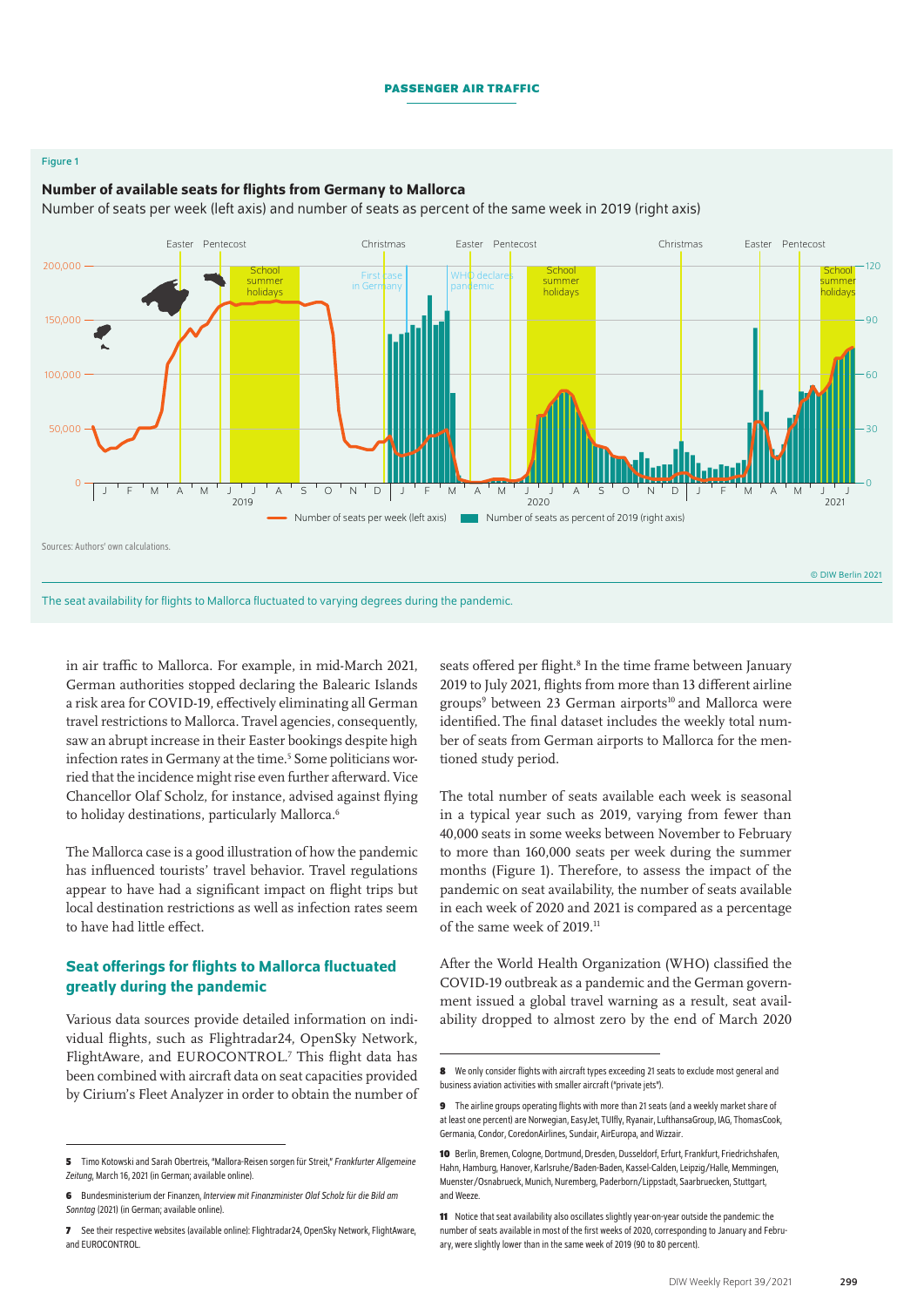## Figure 2

## Seat supply and seat demand for flights to Mallorca Number of seats



(week 13).12 It partially increased in summer 2020, reaching 80,000 seats (50 percent compared to 2019) in some weeks of the summer school vacations.

There was also a smaller increase in the relative number of seats during the Christmas period (an average of 20 percent occupancy in 2019). However, the relative number of seats increased the most during the week before Easter 2021, when more than 57,000 seats were offered, or more than 80 percent compared to 2019.13

Thereafter, seat availability dropped significantly, but gradually increased again shortly before Pentecost 2021 and with the start of the 2021 summer vacations, reaching its highest level—over 125,000 seats (76 percent compared to 2019) toward the end of July 2021.

Overall, therefore, seat availability between Germany and Mallorca fell sharply during the pandemic. However, the decline fluctuated to varying degrees. While air travel was essentially grounded to a halt during the initial phase of the pandemic, it nearly reached pre-pandemic levels during other periods, particularly in Easter 2021 and summer 2021. Overall, the decline in air travel was smaller in the main holiday periods (Easter, summer, and Christmas) than in the non-holiday periods.

The evolution of the actual number of passengers followed a similar pattern as the number of seats available (Figure 2). This illustrates that the utilization of flights during the pandemic is as high as before the pandemic. However, as passenger volume data (demand) are only available on a monthly basis, the weekly number of seats offered (supply) is used in the rest of the report.

## Travel regulations had a significant impact on flight trips

Travel regulations in both countries had a significant impact on air travel to Mallorca (Figure 3). Travel restrictions between Germany and the Balearic Islands include hard measures such as entry bans for non-citizens, border controls, testing, and quarantine regulations, as well as soft measures such as a travel warning for non-essential tourist travel or completion of an entry declaration.<sup>14</sup>

Following the WHO's declaration of the pandemic, several travel restrictions were introduced throughout the Schengen area, including border controls that prohibited the entry of non-citizens. This meant that there were de facto reciprocal entry bans, as German nationals could not enter Spain due to the Spanish ban and vice versa. This brought air traffic to a complete standstill.

Travel to Mallorca began to recover somewhat in mid-June when Spain lifted the entry ban and Germany replaced its global travel warning with region-specific risk warnings for foreign countries. In mid-August 2020, the Balearic Islands were classified as a *basic risk area* for the first time, which meant that returning travelers had to enter a 14-day quarantine, which could, however, be lifted by a negative test result after entry.15 Despite this minor restriction, air traffic began to drop significantly again, possibly due to the end of the school summer vacation.

Relative seating capacity remained very low (15 percent on average compared to 2019) after a minimum five day-quarantine period was made mandatory for basic risk areas.16 The fact that the Balearic Islands were classified as a *high-risk area* on January 24, 2021, further reduced seat availability (to an average of ten percent compared to  $2019$ ).<sup>17</sup> The reason for this reduction could also be the restrictions in Germany and in particular the partial lockdown ("lockdown light") from November 2, 2020, (week 44) and the subsequent second lockdown from December 16, 2020 (week 51).<sup>18</sup>

**<sup>12</sup>** In this Weekly Report, the term "week" does not refer to the calendar week. Instead, week 1 (w1) begins on January 1 of each year and comprises seven days.

**<sup>13</sup>** Note that in 2019, Easter was at the end of April (week 16) and in 2021, it was at the beginning of April (week14).

<sup>14</sup> Information obtained from the websites of the [Robert Koch Institute \(RKI\)](https://www.rki.de/DE/Content/InfAZ/N/Neuartiges_Coronavirus/Risikogebiete_neu.html), the [Foreign Office](https://www.auswaertiges-amt.de/de/ReiseUndSicherheit/spaniensicherheit/210534), and the [Federal Ministry of the Interior \(BMI\)](https://www.bmi.bund.de/SharedDocs/faqs/DE/themen/bevoelkerungsschutz/coronavirus/coronavirus-faqs.html).

**<sup>15</sup>** [Website of the Robert Koch Institute \(RKI\).](https://www.rki.de/DE/Content/InfAZ/N/Neuartiges_Coronavirus/Transport/Archiv_Risikogebiete/Risikogebiete_14082020_en.pdf?__blob=publicationFile)

**<sup>16</sup>** A mandatory ten-day quarantine, which could be ended by a negative test after five days at the earliest, was introduced.

**<sup>17</sup>** [Website of the Robert Koch Institute \(RKI\).](https://www.rki.de/DE/Content/InfAZ/N/Neuartiges_Coronavirus/Transport/Archiv_Risikogebiete/Risikogebiete_2021-01-22_en.pdf?__blob=publicationFile)

**<sup>18</sup>** Between November 2 and December 15, Germany combated the high incidence rate with a partial lockdown known as a "lockdown light:" contact restrictions and closures of restaurants and tourist facilities such as hotels. However, unlike the two full lockdowns (March 22—May 4, 2020; December 16, 2020—May10, 2021), most stores and schools and day care centers remained open. Compare information on [website of NDR.](https://www.ndr.de/nachrichten/info/Corona-Chronologie-Die-Ereignisse-im-Norden,coronachronologieindex100.html)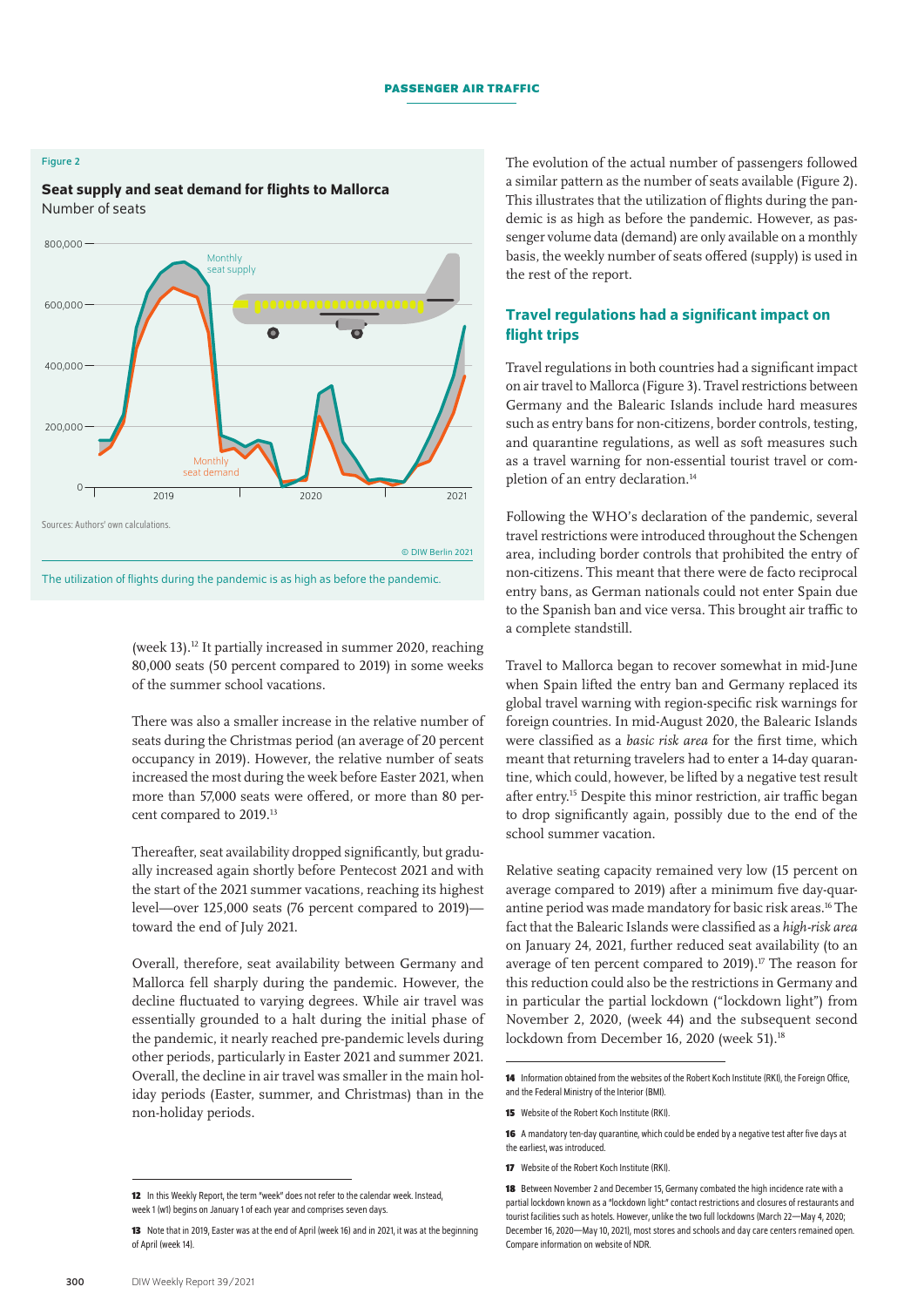### Figure 3

#### 0 40 80 120 2020 2021 Decrees in Germany: First lockdown Decrees in Spain: Lockdown light Second lockdown Travel ban Germany declared as risk area Travel warning for the Balearic Islands, border controls Balearic Islands as risk area, quarantine can be ended early Balearic Islands as risk area, quarantine cannot be ended early Balearic Islands: J 'F 'M 'A 'M 'J ' J 'A 'S 'O 'N 'D | J 'F 'M 'A 'M 'J ' J J Balearic Islands as risk area, quarantine can be ended early Notes: If the coronavirus restrictions change within a week (for example from travel ban to basic risk area), this week is classified according to the most restrictive measure taken on any given day of this week.

## Seat availability for flights to Mallorca and rules for entry between the Balearic Islands and Germany

Share of seats of the same week in 2019 in percent

Sources: Authors' own calculations; Robert Koch Institute; German Federal Foreign Office; the German Federal Ministry of Health; the German Federal Ministry of the Interior; the Spanish Ministry of Health.

© DIW Berlin 2021

Especially reciprocal entry bans as well as German entry regulations from the Balearic Islands have impacted air travel.

The end of the classification of the Balearic Islands as a basic risk area and thus the abolition of quarantine regulations caused the availability of seats to increase abruptly at Easter 2021. Travelers only had to show negative coronavirus tests before the outbound flight to the Balearic Islands as well as before the return flight to Germany. This is somewhat surprising, especially since Germany continued to be in lockdown during this time. However, the lockdown may actually have been the reason for German tourists' travel enthusiasm.

Travel declined again after Easter but recovered thereafter and throughout the summer when negative test results and later vaccination or recovery records released travelers from quarantine.19 Although the data ends in July 2021, it can be said for the time being that air traffic has not changed even with the reclassification of the Balearic Islands as a high-incidence area as of July 27, 2021 (week 30). However, it has been declining since the end of the summer vacations.

Overall, travel patterns appear to be aligned with reciprocal entry bans, German entry regulations from the Balearic Islands—where stricter regulations led to fewer flights and vacation periods, with more flights during the vacations. Lockdowns in Germany have a negative impact on travel, with the major exception of Easter 2021.

## Local restrictions on Mallorca have little effect on air traffic

The local restrictions on the Balearic Islands, including the most important ones for holidaymakers, such as the closure of restaurants and bars or curfews, did not significantly affect air traffic from Germany to Mallorca. During the partial confinement<sup>20</sup> in Mallorca (March to June 2020), air traffic was non-existent, but mainly because of the above-mentioned travel bans. However, the outdoor mask requirement from mid-July 2020 had no impact on the increasing seat availability in summer 2020, nor did the curfew and contact restrictions at the end of October 2020. The lifting of these restrictions in May 2021 and the requirement to wear a mask in public places in July 2021 coincide with small jumps in the number of available seats. However, air travel has most likely increased during this period due to increased vaccination rates.

## Incidence in Germany and the Balearic Islands have no effect on air traffic

Infection rates do not appear to have been the main driver of the number of available seats in either Germany or the Balearic Islands. When travel to Mallorca partially recovered

<sup>19</sup> It should be noted that as of March 30, 2021 (week 13), inbound travelers had to present a negative coronavirus test before departure for Germany. On July 11, 2021 (week 24), the Balearic Islands were again considered a basic risk area. However, the general obligation to provide proof of testing in air travel exempted from the ten-day quarantine in the event of a negative test from day one.

**<sup>20</sup>** During the partial confinement, people could go outside for a few hours per day to exercise. while during the curfew they could only go outside in exceptional circumstances (e.g., doctor's appointment, grocery shopping). During the partial confinement, bars and restaurants were partially open, but at very limited times (e.g., only for lunch). After the first confinement, there were five levels of de-escalation. These are summarized here as "partial confinement," as long as it was not fully permitted to go outside without reason. During the curfew, life was more or less normal except for the fact that one was not allowed to be outside at night.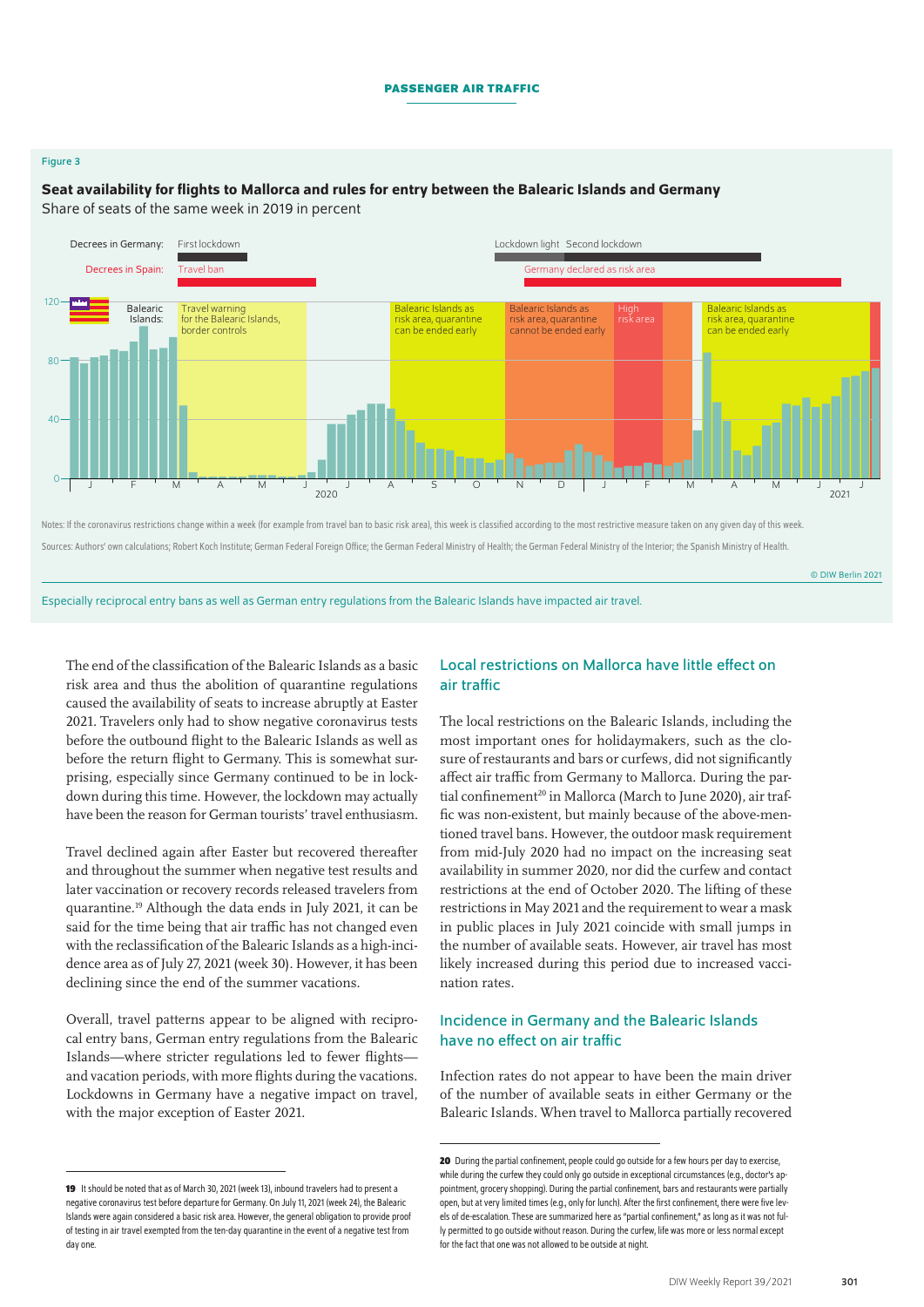### Figure 4

## Seat availability for flights to Mallorca and local restrictions in the Balearic Islands

Share of seats of the same week in 2019 in percent



Notes: If the coronavirus restrictions change within a week (for example from travel ban to basic risk area), this week is classified according to the most restrictive measure taken on any given day of this week. Some of t important behavior restrictions for Balearic Islands were added, but the list is not extensive.

Sources: Authors' own calculations; German Federal Foreign Office.

© DIW Berlin 2021

Local restrictions on Mallorca have little effect on air traffic to the island.

#### Figure 5

## Seat availability for flights to Mallorca and infections rates in the Balearic Islands and in Germany

Share of seats of the same week in 2019 in percent (left axis) and infections rates (right axis)



Notes: The infection rate is the seven-day incidence per 100,000 inhabitants for Germany and the Balearic Islands, respectively, whereby the weekly data takes the values of Friday (and if not available, Thursday). Sources: Authors' own calculations; Robert Koch Institute; Spanish Ministry of Health.

© DIW Berlin 2021

Infection rates neither in Germany nor in the Balearic Islands affected air travel.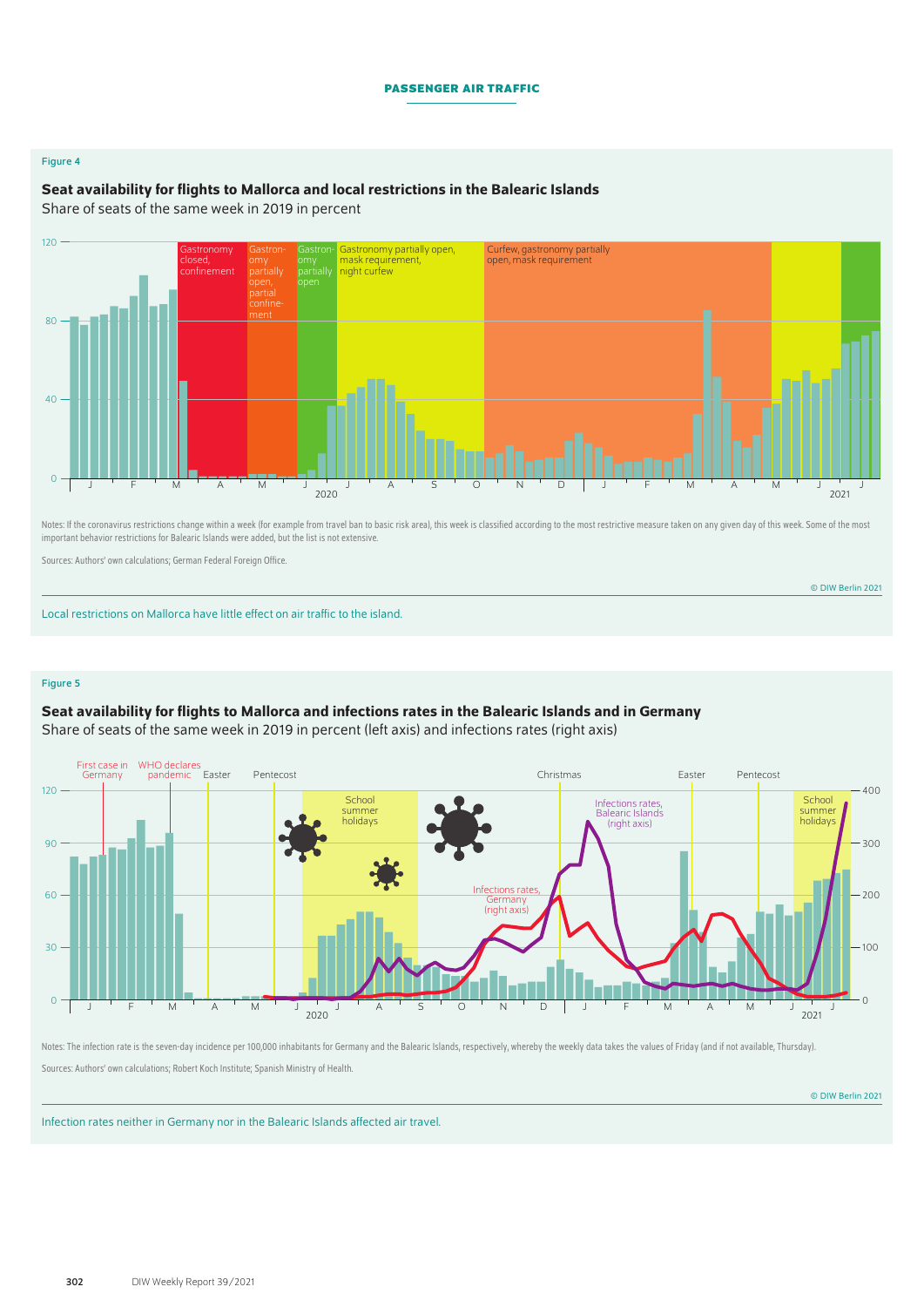## Figure 6

#### $\mathcal{C}$ 30  $60$  $9<sub>0</sub>$  $120$  $30$ 15  $\Omega$  $4<sup>5</sup>$  $60$ Vaccination rate Germany (right axis) Vaccination rate Balearic Islands (right axis) 2020 2021 J 'F 'M 'A 'M 'J ' I 'A 'S 'O 'N 'D | J 'F 'M 'A 'M 'J ' I J **WHC VACCINATION CERTIFICATE** School summe holidays Easter Pentecost Christmas Easter Pentecost School summe holidays First case in WHO declares pandemic Germany

## Seat availability for flights to Mallorca and vaccination rates in the Balearic Islands and in Germany

Share of seats of the same week in 2019 in percent (left axis) and percentage of the population that was fully vaccinated

Notes: The number of people fully vaccinated as a percentage of the total population of Germany and the Balearic Islands are shown, respectively, whereby the weekly data are taken on the last day of the week. Sources: Authors' own calculations; COVID-19 Impfdashboard (German vaccination data); Spanish Ministry of Health.

As vaccination rates increase, so does air traffic between the Balearic Islands and Germany.

in summer 2020, infection rates in Germany were low. However, travel increased during the Christmas and especially the Easter vacations at a time when German infection rates peaked. During the Easter 2021 holidays, infection rates in Germany were well above 100 new infections per 100,000 population while, at the same time, travel activity approached pre-pandemic levels. However, infection rates in the Balearic Islands did not subsequently increase.<sup>21</sup> In Germany, on the other hand, they continued to rise for three more weeks after Easter.

Infection rates in the Balearic Islands do not appear to have affected air travel either. In fact, some of the peaks in air travel, such as in summer 2020, Christmas 2020, and summer 2021, coincided with peaks in infection rates on the islands. Some weeks of summer 2021 saw the highest incidence rates on the islands (more than 300 cases per 100,000 population) while travel to Mallorca reached nearly 80 percent of pre-pandemic levels. This high level of travel despite the high infection rates in Mallorca could also be due to increasing vaccination rates.

## Air travel in summer increases with vaccination rates in Germany and the Balearic Islands

The increasing vaccination rate may have enabled an increase in travel during the summer weeks of 2021. Vaccinations began in early 2021 and followed a similar pattern in Germany and the Balearic Islands, with about half of the total population vaccinated by the end of July 2021. During these weeks, available seats reached nearly 80 percent of the 2019 levels, significantly higher than in the previous summer, which had similar or less restrictive travel and local restrictions (Figures 3 and 4) and similar infection rates in Germany and the Balearic Islands (Figure 5). Thus, vaccination may have had a major impact on air travel beyond the legal effect on travel and local restrictions.

## Conclusion: while strict travel restrictions are effective in reducing air travel, indirect mechanisms are not

Strict travel restrictions have a significant impact on air travel supply. For example, exemption from the quarantine requirement on presentation of a negative test result or proof of vaccination/recovery has had a significant, positive impact on air travel. On the other hand, local restrictions in Mallorca, such as curfews, did not have a significant impact on air traffic. For example, the outdoor masking requirement introduced in July 2020 did not have a negative impact on seat availability.

During peak holiday periods, the decline in air travel compared to pre-pandemic levels was smaller than during other periods, which can be interpreted as people being less willing to forgo travel during these times, regardless of infection rates. Travel increased during the Easter vacations at a time when German infection rates peaked. Thus, while strict travel restrictions are effective in reducing air travel, indirect mechanisms aimed to influence travel behavior, such as publicizing infection rates or publicly advising against flying, as

© DIW Berlin 2021

**<sup>21</sup>** The data in this report thus confirm what the German press reports; see, for example, Hans-Christian Rössler, "Corona-Zahlen auf Mallorca weiter stabil," *Frankfurter Allgemeine Zeitung*, April 18, 2021 (in German; [available online\)](https://www.faz.net/aktuell/gesellschaft/gesundheit/coronavirus/trotz-vieler-urlauber-corona-zahlen-auf-mallorca-weiter-stabil-17299754.html).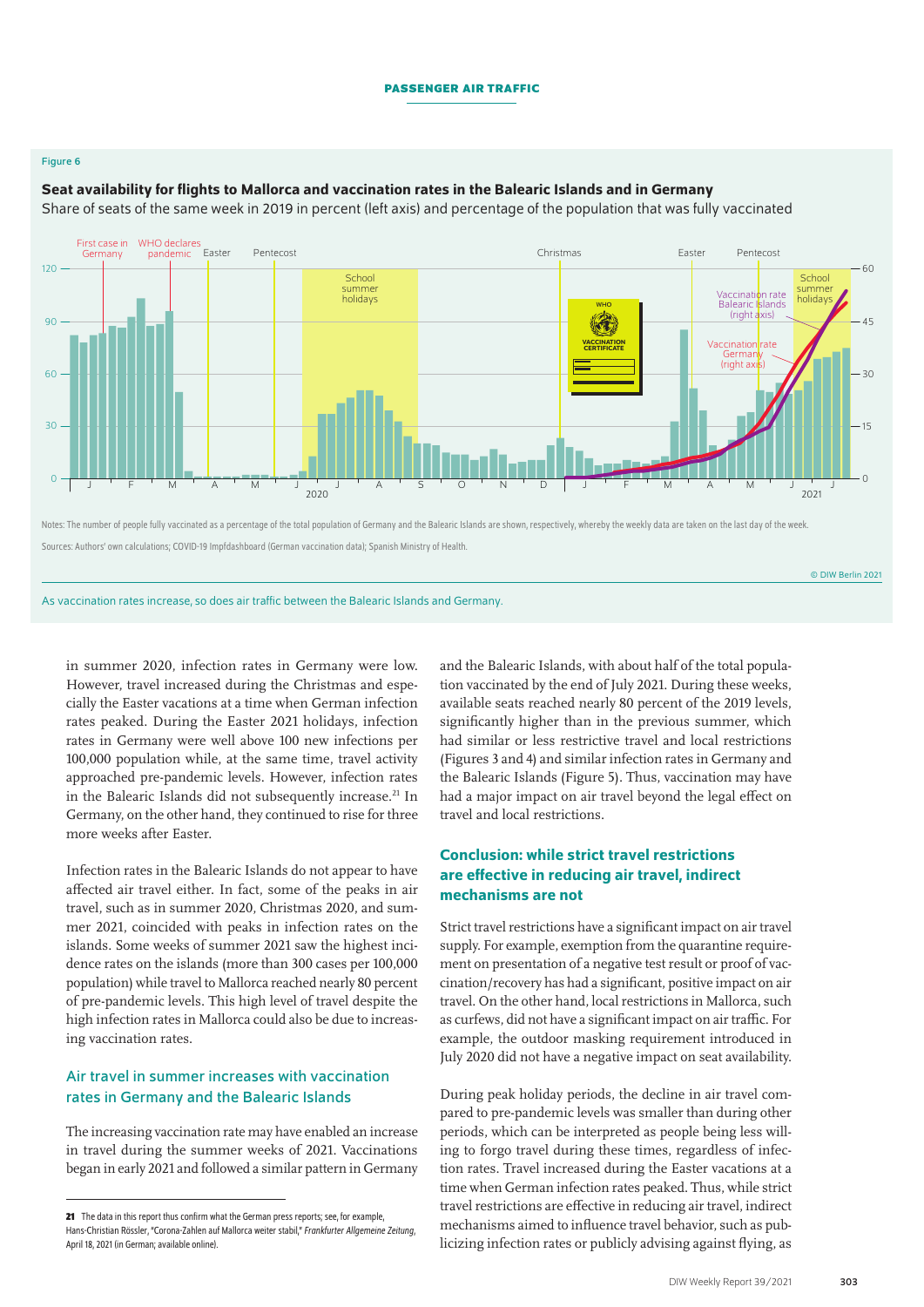Vice Chancellor Olaf Scholz did before Easter, do not have much of an effect. Therefore, if policymakers want to prevent people from traveling abroad during a pandemic, they need to introduce rather strict measures.

Vaccination has led to a gradual increase in travel during the 2021 summer weeks by mitigating the impact of travel restrictions. The reclassification of the Balearic Islands as a high-risk area did not significantly impact air travel, most likely because the minimum five-day quarantine with proof of vaccination was no longer required. Travel in the summer of 2021 is actually much greater than in the summer of 2020 despite equivalent restrictions on vaccinated vacationers. Thus, vaccination appears to have had an effect beyond the legal effect in travel regulations, increasing people's appetite for air travel.

Albert Banal Estañol is an associate professor at the Pompeu Fabra University | [albert.banalestanol@upf.edu](mailto:albert.banalestanol@upf.edu)

Wolfgang Grimme is a project manager at the German aerospace center DLR | [wolfgang.grimme@dlr.de](mailto:wolfgang.grimme@dlr.de)

Sven Maertens is a research associate at the German aerospace center DLR | [Sven.Maertens@dlr.de](mailto:Sven.Maertens@dlr.de)

JEL: L93, H10

Keywords: Airline, COVID-19

Jo Seldeslachts is a research associate in the Firms and Markets Department at DIW Berlin and a professor at KU Leuven | [jseldeslachts@diw.de](mailto:jseldeslachts%40diw.de?subject=) Christina Stadler is a Ph.D. student in the Firms and Markets Department at DIW Berlin | [cstadler@diw.de](mailto:cstadler%40diw.de?subject=)